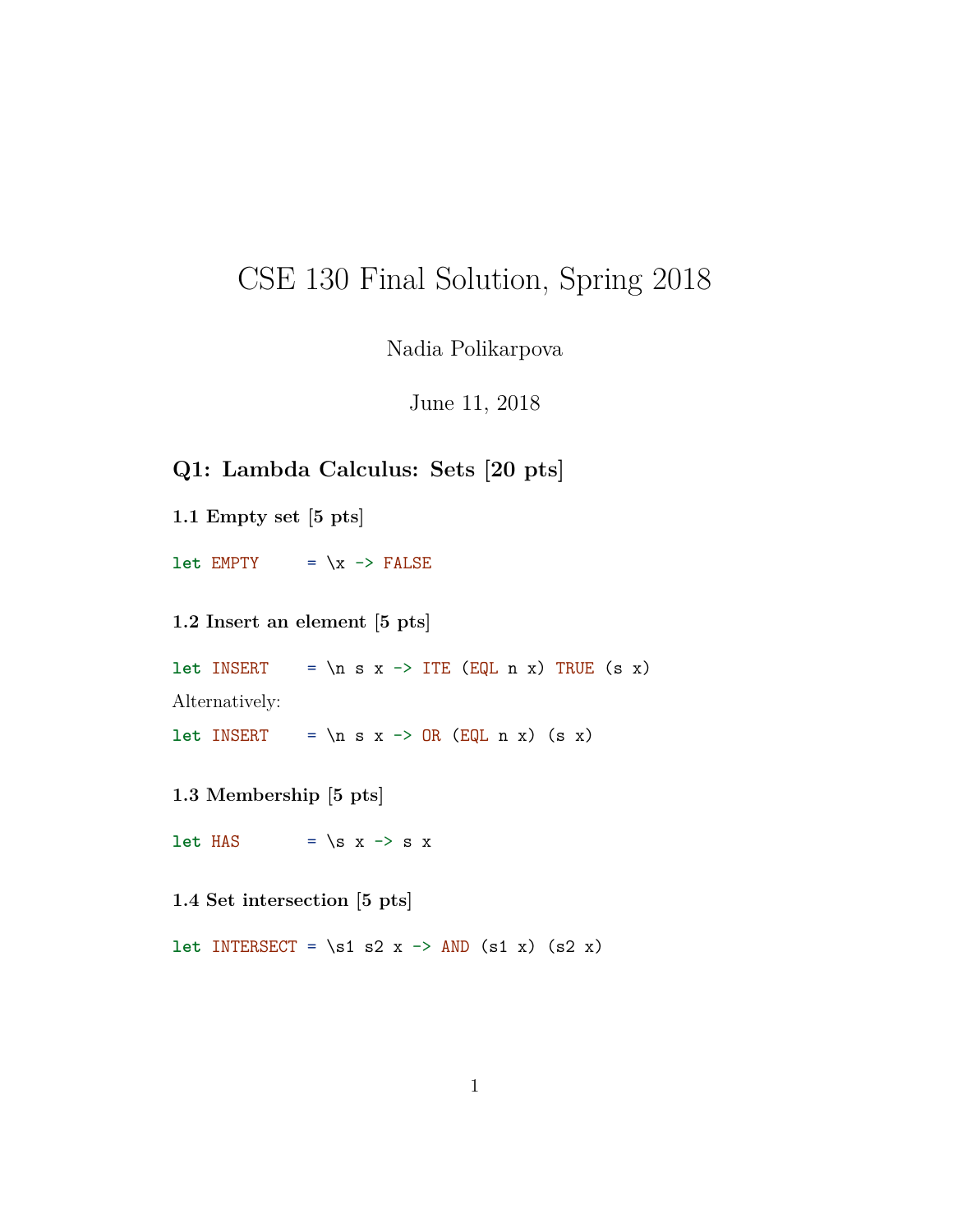#### **Q2: Datatypes and Recursion: Decision Trees [60 pts]**

```
2.1 Evaluation [10 pts]
eval :: Env -> BDT -> Bool
eval (Lear b) = beval env (Node x tt tf) =
 if lookup x env
   then eval env tt
   else eval env tf
2.2 Negation [15 pts]
tNot :: BDT -> BDT
tNot (Leaf b) = Leaf (not b)
tNot (Node x tt tf) = Node x (tNot tt) (tNot tf)
2.3 Conjunction [15 pts]
tAnd :: BDT -> BDT -> BDT
tAnd (Leaf False) _ = Leaf False
tAnd (Leaf True) t = ttAnd (Node x tt tf) t = Node x (tAnd tt t) (tAnd tf t)
2.4 Ordered BDTs* [20 pts]
tAndOrd :: BDT -> BDT -> BDT
tAndOrd (Leaf False) = Leaf False
tAndOrd (Leaf True) t = ttAndOrd (Leaf False) = Leaf False
tAndOrd t (Leaf True) = ttAndOrd l@(Node x lt lf) r@(Node y rt rf)
 |x \leq y = Node x (tAndOrd lt r) (tAndOrd lf r)
 |x > y = Node y (tAndOrd tr 1) (tAndOrd rf 1)
 | x == y = Node x (tAndOrd 1t rt) (tAndOrd 1f rf)
```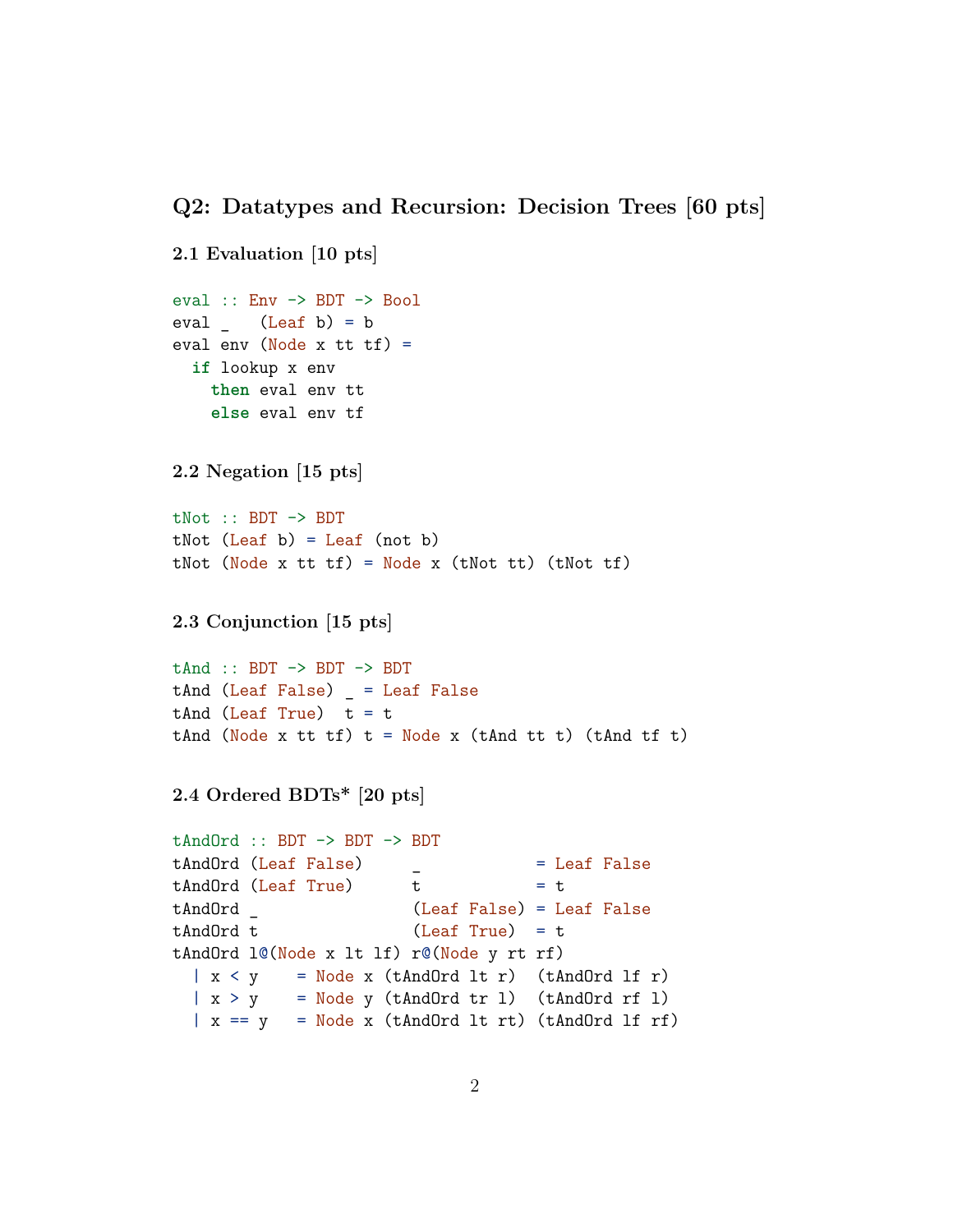## **Q3: Higher-Order Functions [20 pts]**

reverse  $xs = fold \(\res x \rightarrow x : res) [] xs$ 

```
3.1 List reversal [5 pts]
reverse :: [a] \rightarrow [a]
```
#### **3.2 Absolute values [10 pts]**

```
absValues :: [Int] \rightarrow [Int]
absValues = map (\x + x \cdot 0 \text{ then } -x \text{ else } x)
```
**3.3 Remove duplicates [15 pts]**

```
dedup :: [Int] -> [Int]dedup = foldr insert []
 where
    insert x ys = x : (filter ((= x) ys)
```
**3.4 Insertion Sort\* [20 pts]**

```
sort :: [Int] \rightarrow [Int]
sort xs = foldl insert [] xs
  where
    insert ys x = append (filter (<math>x</math>) ys) (x : filter (>= x) ys)
    append xs ys = foldr (:) ys xs
```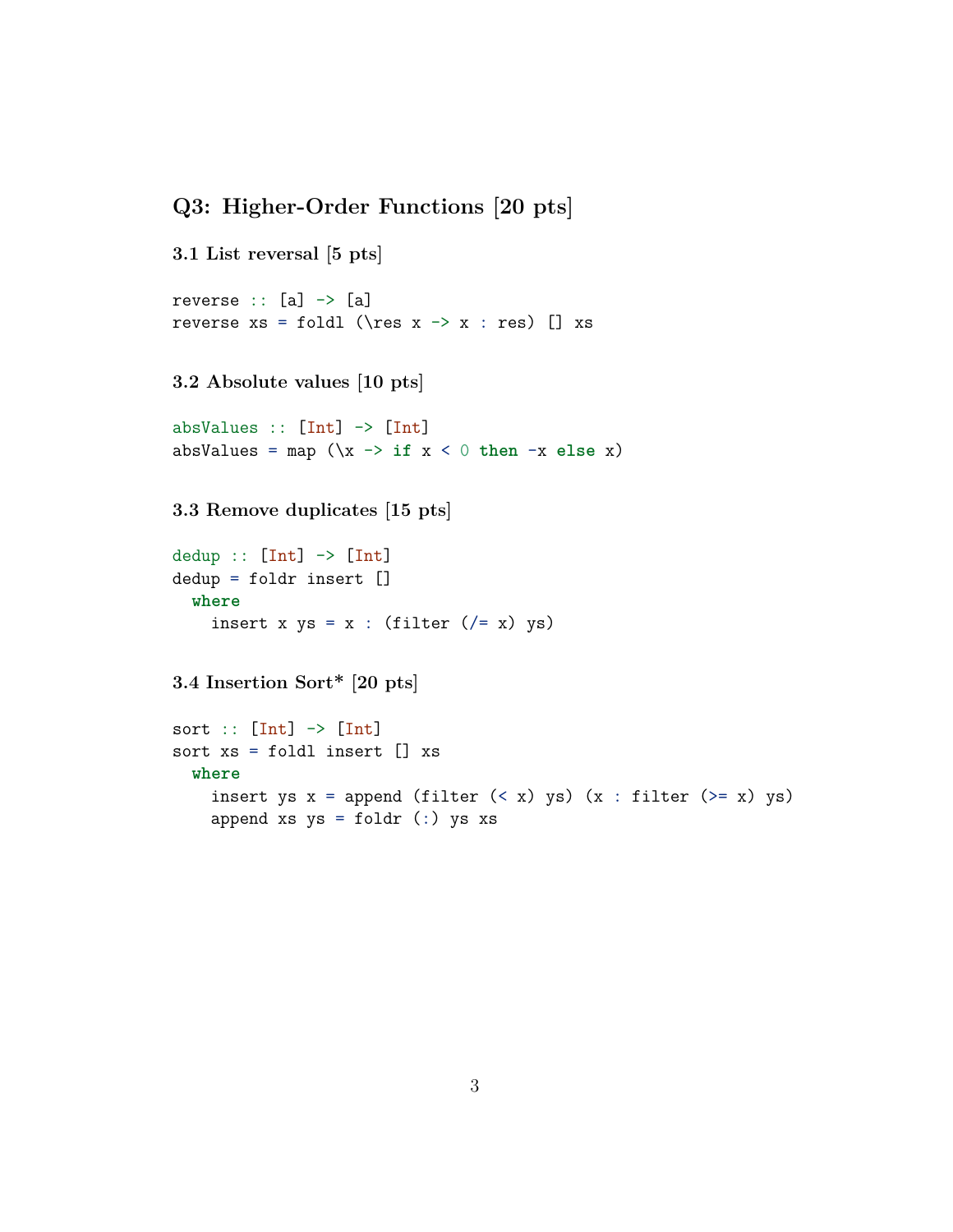# **Q4: Semantics and Type Systems [30 pts]**

#### **4.1 Reduction 1 [10 points]**

 $E = [f \rightarrow \langle [] , \ \rangle x \ y \rightarrow x + y \rangle]$ [Var] ------------------------ E,  $f \Rightarrow E$ ,  $\langle$ [],  $\chi$  y -> x + y> [App-L] -------------------------------- E, f 1 => E, <[], \x y -> x + y> 1 [App-L] ------------------------------------ E, f 1 2 => E, <[], \x y -> x + y> 1 2

#### **4.2 Reduction 2 [10 points]**

$$
E = [f \rightarrow \langle 0], \{x \ y \rightarrow x + y\}]\
$$
\n[App]   
\n
$$
E, \langle 0, \{x \ y \rightarrow x + y\} \ 1 \implies [x \rightarrow 1], \{y \rightarrow x + y\} \ 1 \longrightarrow [App-L] \nE, \langle 0, \{x \ y \rightarrow x + y\} \ 1 \implies [x \rightarrow 1], \{y \rightarrow x + y\} \ 1 \longrightarrow [X, \{0\}]\}
$$
\n[App-L]   
\n
$$
E, \langle 0, \{x \ y \rightarrow x + y\} \ 1 \ 2 \implies [x \rightarrow 1], \{y \rightarrow x + y\} \ 2 \longrightarrow [X, \{0\}]\}
$$

#### **4.3 Typing 1 [10 points]**

| $[T-Var]$ --------------------                               |  |                      |  |
|--------------------------------------------------------------|--|----------------------|--|
| $[x:Int]$ $\vdash x :: Int$                                  |  | $[x:Int]$ $ -5::Int$ |  |
| [T-Add] --------------------                                 |  |                      |  |
| $[x:Int]$ $ -x + 5$ :: Int                                   |  |                      |  |
| [T-Abs] -------------------------------                      |  |                      |  |
| $\begin{bmatrix} \end{bmatrix}$  - \x -> x + 5 :: Int -> Int |  |                      |  |

## **4.4 Typing 2 [10 points]**

 $G = [id \rightarrow forall a. a \rightarrow a, f \rightarrow Int \rightarrow Int]$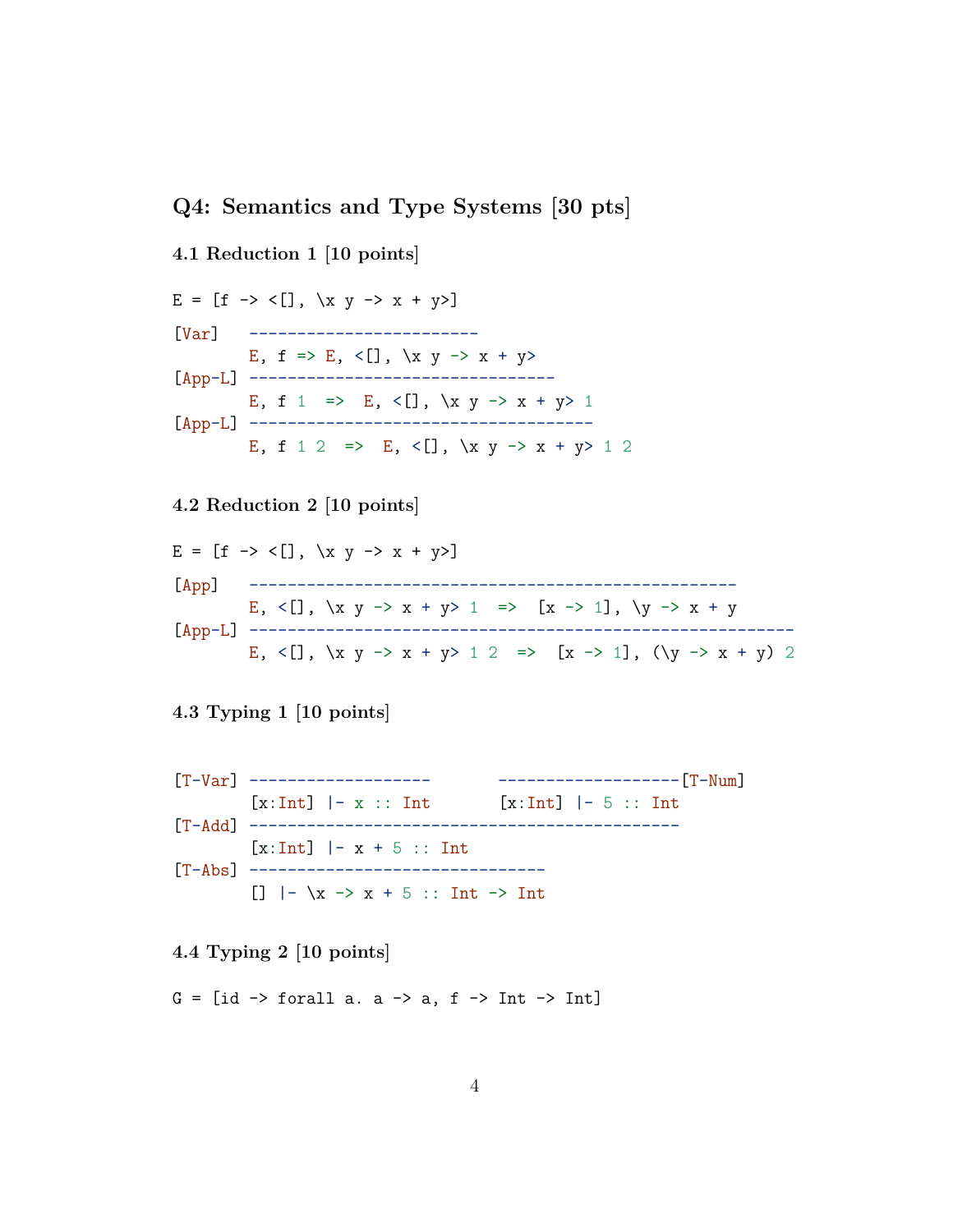| $G$  - id :: forall a . a -> a                                      |                            |
|---------------------------------------------------------------------|----------------------------|
|                                                                     | -------------------[T-Var] |
| $G$  - id :: (Int -> Int) -> Int -> Int -> Int G  - f :: Int -> Int |                            |
|                                                                     |                            |
| $G$  - id f :: Int -> Int                                           |                            |